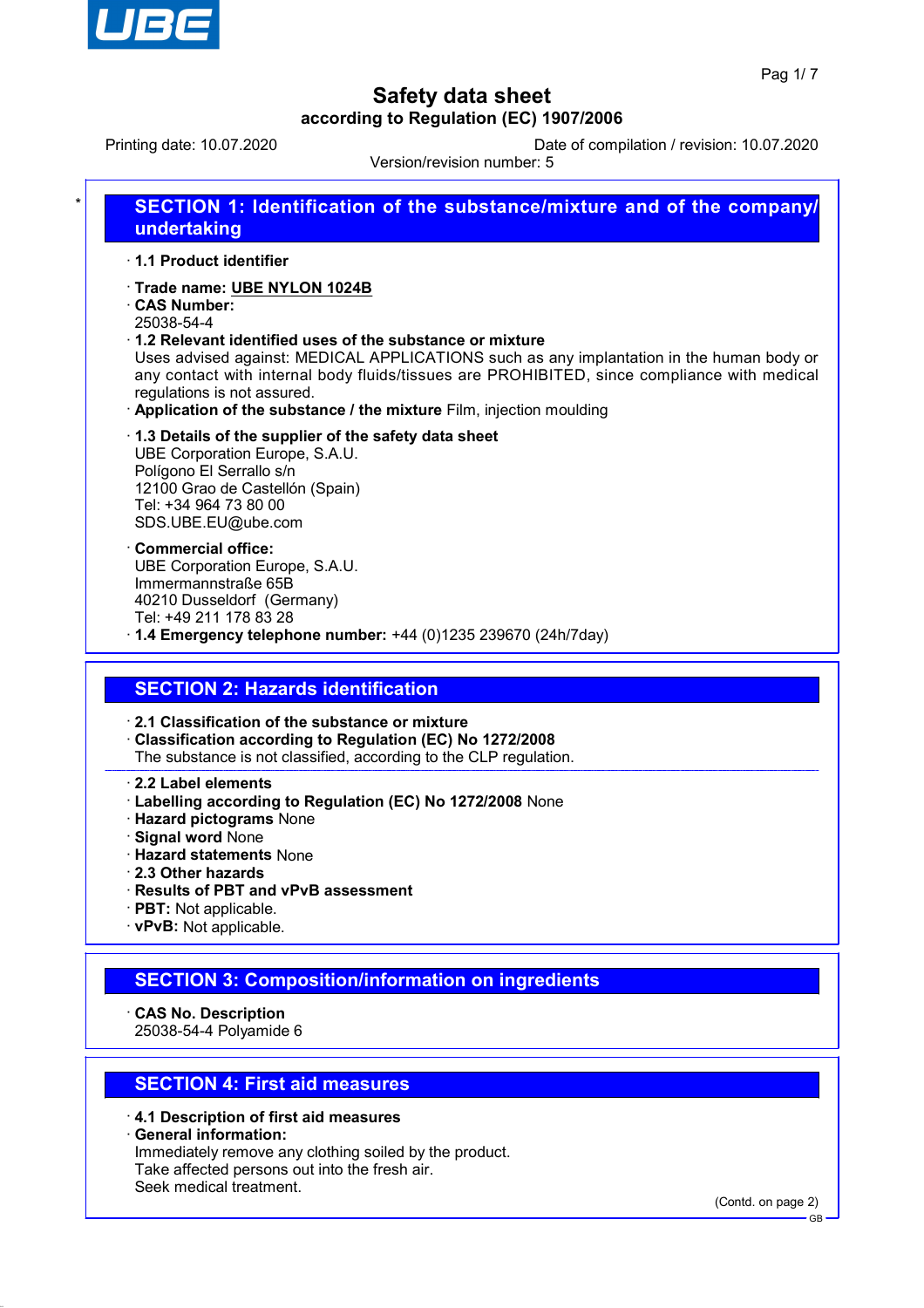

Printing date: 10.07.2020 Date of compilation / revision: 10.07.2020 Version/revision number: 5 **Trade name: UBE NYLON 1024B** · **After inhalation:** If exposed to vapors from heating and molding material , remove to fresh air . If symptoms, coughing and discomfort in nose and throat remain, get medical attention. · **After skin contact:** Immediately wash with water and soap and rinse thoroughly. If redness, itching or burning sensation develops, get medical attention. After contact with the molten product, cool rapidly with cold water. Do not pull solidified product off the skin. Seek medical treatment. · **After eye contact:** Immediately flush exposed area with copious amounts of water for at least 15 minutes. If redness, itching or burning sensation develops, do not rub eyes and immediately get medical attention. · **After swallowing:** Rinse out mouth and then drink plenty of water. Do not induce vomiting; call for medical help immediately. · **4.2 Most important symptoms and effects, both acute and delayed** Irreversible dermatitis will occur if you do not wash affected skin immediately and thoroughly. At molten state, expected to cause burns to skin. · **4.3 Indication of any immediate medical attention and special treatment needed** Treatment: Treat according to symptoms (decontamination, vital functions), no known specific antidote. **SECTION 5: Firefighting measures** · **5.1 Extinguishing media** · **Suitable extinguishing agents: Water** Fire-extinguishing powder Carbon dioxide Use fire extinguishing methods suitable to surrounding conditions. · **For safety reasons unsuitable extinguishing agents:** Not known · **5.2 Special hazards arising from the substance or mixture** In case of fire, the following can be released: Carbon monoxide (CO) Carbon Dioxide (CO2) Under certain fire conditions, traces of other toxic gases cannot be excluded, e.g.: Hydrogen cyanide (HCN) Ammonia (NH3) · **5.3 Advice for firefighters** · **Protective equipment:** Firefighters should wear appropriate protective equipment Wear self-contained respiratory protective device. · **Additional information** Cool endangered receptacles with water spray. Collect contaminated fire fighting water separately. It must not enter the sewage system.

## **SECTION 6: Accidental release measures**

· **6.1 Personal precautions, protective equipment and emergency procedures** Stop leak if you can do so without risk Remove combustible materials

(Contd. on page 3)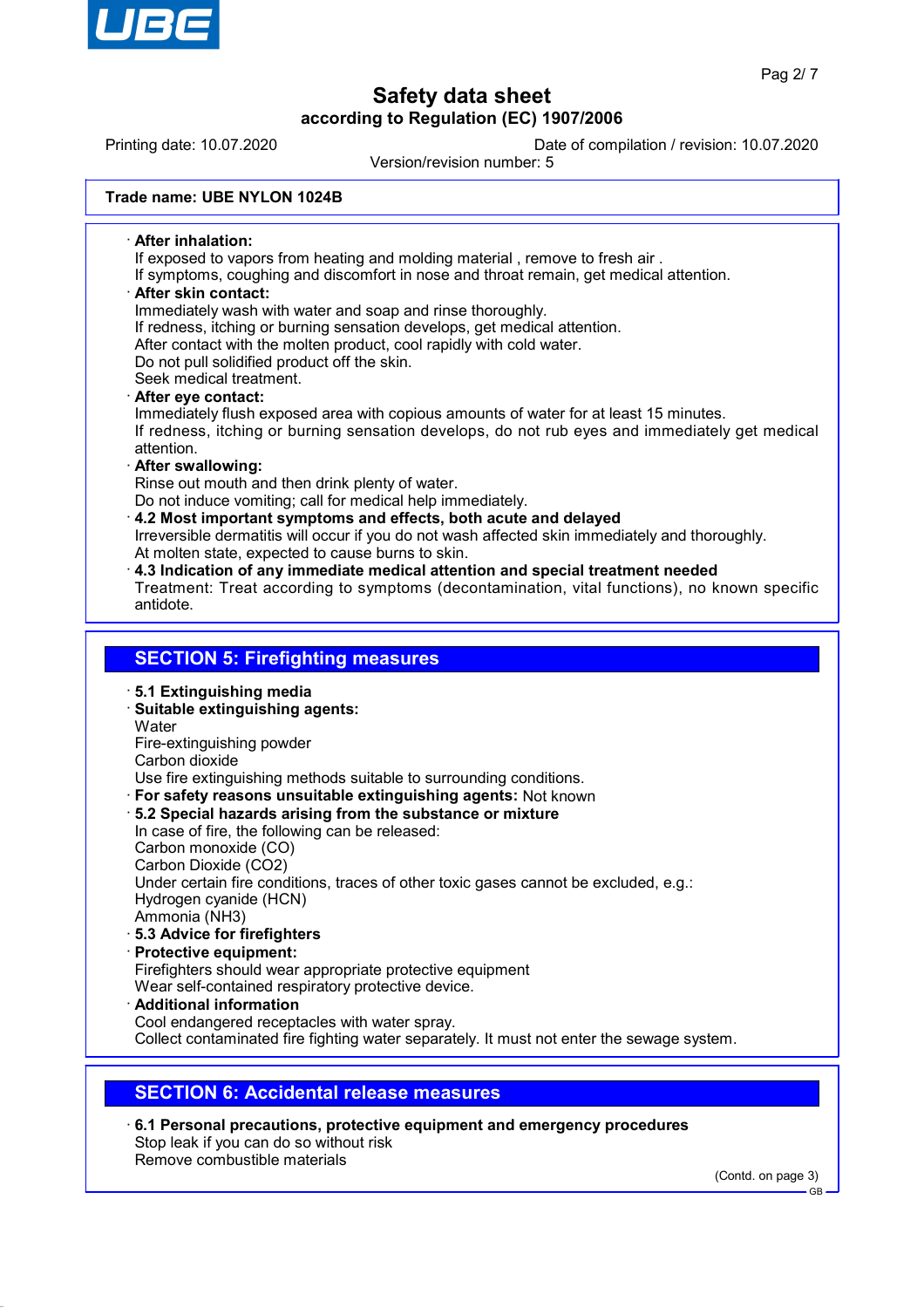

Printing date: 10.07.2020 Date of compilation / revision: 10.07.2020

Version/revision number: 5

**Trade name: UBE NYLON 1024B**

Ensure adequate ventilation

Use personal protective equipment as indicated in paragraph 8

· **6.2 Environmental precautions:** Do not allow to enter sewers/ surface or ground water.

· **6.3 Methods and material for containment and cleaning up:**

Sweep up to prevent slipping on polymer pellets Dispose contaminated material as waste according to item 13. Send for recovery or disposal in suitable receptacles.

· **6.4 Reference to other sections**

See Section 7 for information on safe handling.

See Section 8 for information on personal protection equipment.

See Section 13 for disposal information.

## **SECTION 7: Handling and storage**

· **7.1 Precautions for safe handling**

Handle with care - Do not subject to grinding/shock/friction. Keep away from foodstuffs, beverages and feed. Immediately remove all soiled and contaminated clothing Wash hands before breaks and at the end of work. Do not eat or drink while working. Melted state: Avoid skin contact with the liquefied material. Avoid breathing dust/fume/vapours.

· **Information about fire - and explosion protection:** Protect against electrostatic charges.

### · **7.2 Conditions for safe storage, including any incompatibilities**

· **Storage:**

· **Requirements to be met by storerooms and receptacles:**

Store in cool, dry conditions in well sealed receptacles.

- · **Information about storage in one common storage facility:** Not required.
- · **Further information about storage conditions:** Protect from heat and direct sunlight.
- · **7.3 Specific end use(s)** No further relevant information available.

**SECTION 8: Exposure controls/personal protection**

- · **8.1 Control parameters**
- · **Ingredients with limit values that require monitoring at the workplace:** Not required.
- · **Additional information:** The lists valid during the making were used as basis.
- · **8.2 Exposure controls**
- · **Personal protective equipment:**
- · **General protective and hygienic measures:**
- The usual precautionary measures are to be adhered to when handling chemicals.
- · **Respiratory protection:**
- Not necessary if room is well-ventilated.
- Molten state:

Wear a respirator conforming to EN140 at least with Type A filter.

- · **Protection of hands:**
- Molten state:



Protective gloves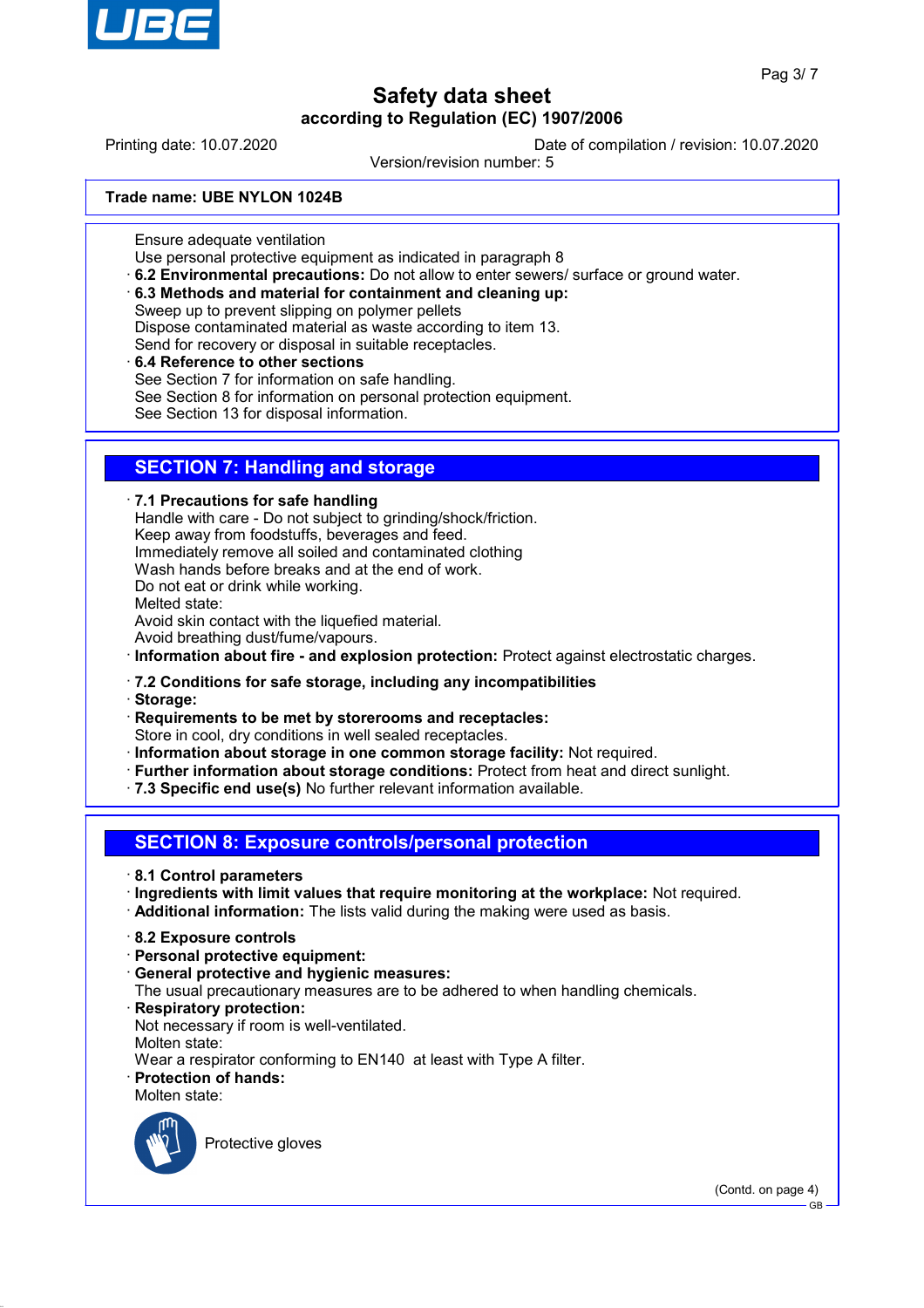

Printing date: 10.07.2020 Date of compilation / revision: 10.07.2020

Version/revision number: 5

**Trade name: UBE NYLON 1024B**

Heat protection gloves

· **Material of gloves** Leather gloves

· **Eye protection:**



Safety glasses

Safety goggles should be worn. At treating hot polymer or molten polymer, face shield should be recommended.

**Skin and body protection: Protective work clothing** 

| <b>SECTION 9: Physical and chemical properties</b>                                                                                  |                                                                                                                    |  |  |
|-------------------------------------------------------------------------------------------------------------------------------------|--------------------------------------------------------------------------------------------------------------------|--|--|
| 9.1 Information on basic physical and chemical properties<br><b>General Information</b><br>· Appearance:                            |                                                                                                                    |  |  |
| Form:                                                                                                                               | <b>Pellets</b>                                                                                                     |  |  |
| Colour:                                                                                                                             | White                                                                                                              |  |  |
| · Odour:                                                                                                                            | Odourless                                                                                                          |  |  |
| · pH-value:                                                                                                                         | Not applicable.                                                                                                    |  |  |
| Change in condition<br><b>Melting point/freezing point:</b><br>Initial boiling point and boiling range: Not determined for mixture. | 215-225 °C                                                                                                         |  |  |
| · Flash point:                                                                                                                      | Not determined for mixture.                                                                                        |  |  |
| · Flammability (solid, gas):                                                                                                        | Product is not flammable.                                                                                          |  |  |
| · Ignition temperature                                                                                                              | Not determined for mixture.                                                                                        |  |  |
| · Decomposition temperature:                                                                                                        | Not determined for mixture.                                                                                        |  |  |
| <b>Explosive properties:</b>                                                                                                        | Product does not present an explosion hazard.                                                                      |  |  |
| <b>Explosion limits:</b><br>Lower:<br>Upper:<br>Oxidising properties                                                                | Not applicable for being a solid<br>Not applicable for being a solid<br>Not determined for mixture.                |  |  |
| · Vapour pressure:                                                                                                                  | Not determined for mixture.                                                                                        |  |  |
| · Density at 20 °C:<br>· Relative density<br>· Vapour density<br>· Evaporation rate                                                 | 1.09-1.19 $g/cm3$<br>Not applicable for a solid<br>Not applicable for being a solid<br>Not determined for mixture. |  |  |
| · Solubility in / Miscibility with<br>water:                                                                                        | Insoluble.                                                                                                         |  |  |
| · Partition coefficient: n-octanol/water:                                                                                           | Not determined.                                                                                                    |  |  |
| · Solvent content:<br>VOC (EC)                                                                                                      | 0.00%<br>(Contd. on page 5)                                                                                        |  |  |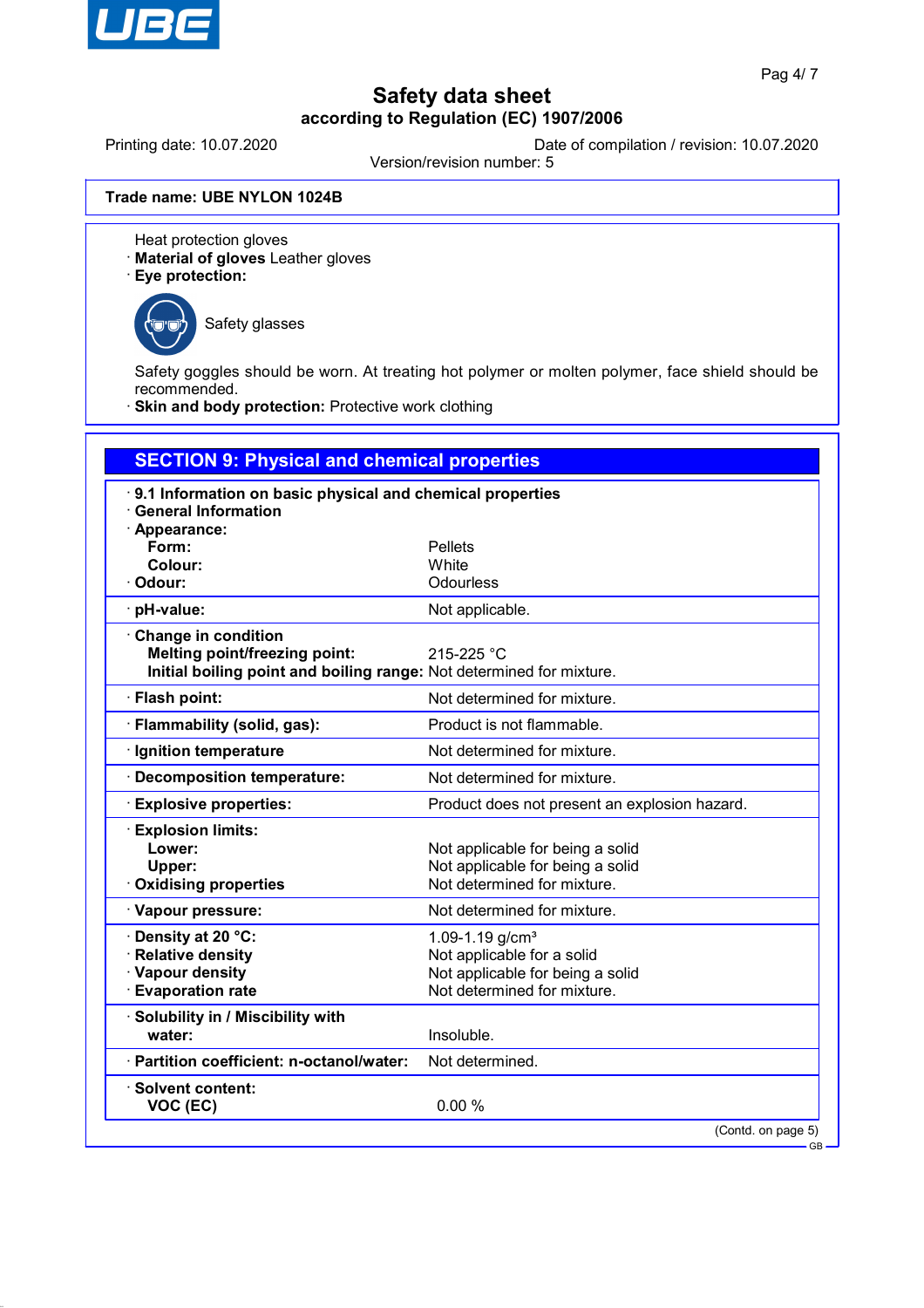

Printing date: 10.07.2020 Date of compilation / revision: 10.07.2020

Version/revision number: 5

**Trade name: UBE NYLON 1024B**

**9.2 Other information** No further relevant information available.

## **SECTION 10: Stability and reactivity**

- · **10.1 Reactivity** Stable under ordinary conditions of use and storage.
- · **10.2 Chemical stability**
- · **Thermal decomposition / conditions to be avoided:**
- No decomposition if used according to specifications. · **10.3 Possibility of hazardous reactions**
- No hazardous reactions if stored and handled as prescribed/indicated.
- · **10.4 Conditions to avoid**
- Avoid heat, flames, sparks and other sources of ignition.
- Avoid high temperature
- · **10.5 Incompatible materials:** Oxidizing agents, acids, bases and reactive agents.
- · **10.6 Hazardous decomposition products:**
- Carbon monoxide
- Carbon dioxide
- Hydrogen cyanide (prussic acid)
- Ammonia

## **SECTION 11: Toxicological information**

- · **11.1 Information on toxicological effects**
- · **Acute toxicity** Based on available data, the classification criteria are not met.
- · **Primary irritant effect:**
- · **Skin corrosion/irritation** Based on available data, the classification criteria are not met.
- · **Serious eye damage/irritation** Based on available data, the classification criteria are not met.
- · **Respiratory or skin sensitisation** Based on available data, the classification criteria are not met.
- · **CMR effects (carcinogenity, mutagenicity and toxicity for reproduction)**
- · **Germ cell mutagenicity** Based on available data, the classification criteria are not met.
- · **Carcinogenicity** Based on available data, the classification criteria are not met.
- · **Reproductive toxicity** Based on available data, the classification criteria are not met.
- · **STOT-single exposure** Based on available data, the classification criteria are not met.
- · **STOT-repeated exposure** Based on available data, the classification criteria are not met.
- · **Aspiration hazard** Based on available data, the classification criteria are not met.

## **SECTION 12: Ecological information**

- · **12.1 Toxicity**
- · **Aquatic toxicity:** No further relevant information available.
- · **12.2 Persistence and degradability** No further relevant information available.
- · **12.3 Bioaccumulative potential** No further relevant information available.
- · **12.4 Mobility in soil** No further relevant information available.
- · **Additional ecological information:**
- · **General notes:**

Do not allow undiluted product or large quantities of it to reach ground water, water course or sewage system.

At present there are no ecotoxicological assessments.

- · **12.5 Results of PBT and vPvB assessment**
- · **PBT:** Not applicable.

(Contd. on page 6)

GB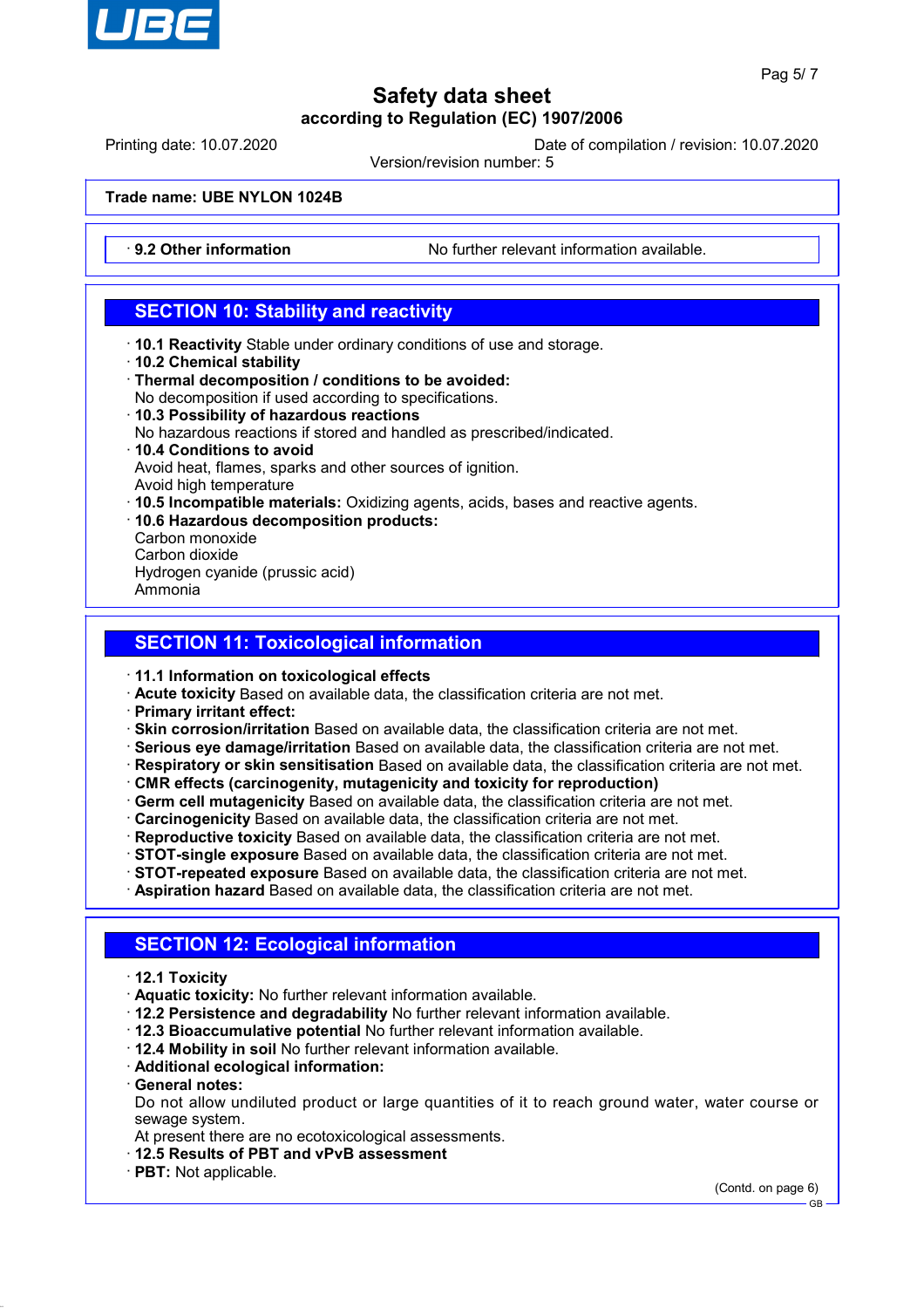

Printing date: 10.07.2020 Date of compilation / revision: 10.07.2020

Version/revision number: 5

### **Trade name: UBE NYLON 1024B**

· **vPvB:** Not applicable.

· **12.6 Other adverse effects** No further relevant information available.

### **SECTION 13: Disposal considerations**

#### · **13.1 Waste treatment methods**

#### · **Recommendation**

Must not be disposed together with household garbage. Do not allow product to reach sewage system.

Disposal must be made according to official regulations.

#### · **Uncleaned packaging:**

#### · **Recommendation:**

Packaging may contain residues of the product and should be treated accordingly. Disposal must be made according to official regulations.

| <b>SECTION 14: Transport information</b>                                   |                 |  |
|----------------------------------------------------------------------------|-----------------|--|
| · 14.1 UN-Number<br>· ADR, ADN, IMDG, IATA                                 | Not applicable  |  |
| 14.2 UN proper shipping name<br>· ADR, ADN, IMDG, IATA                     | Not applicable  |  |
| 14.3 Transport hazard class(es)                                            |                 |  |
| · ADR, ADN, IMDG, IATA<br>· Class                                          | Not applicable  |  |
| $\cdot$ 14.4 Packing group<br>· ADR, IMDG, IATA                            | Not applicable  |  |
| 14.5 Environmental hazards:<br>$\cdot$ Marine pollutant:                   | No.             |  |
| 14.6 Special precautions for user                                          | Not applicable. |  |
| 14.7 Transport in bulk according to Annex II<br>of Marpol and the IBC Code | Not applicable. |  |
| $\cdot$ UN "Model Regulation":                                             | Not applicable  |  |

## **SECTION 15: Regulatory information**

· **15.1 Safety, health and environmental regulations/legislation specific for the substance or mixture**

· **Directive 2012/18/EU**

· **Named dangerous substances - ANNEX I** Substance is not listed.

· **Additional Information:**

This substance/mixture does not legally require an SDS based on Regulation 1907/2006 (REACH). However,this SDS format, is utilized to supply information required according to Article 32 of REACH.

No obligation to perform SDS since it is not a hazardous substance/mixture

(Contd. on page 7)

GB